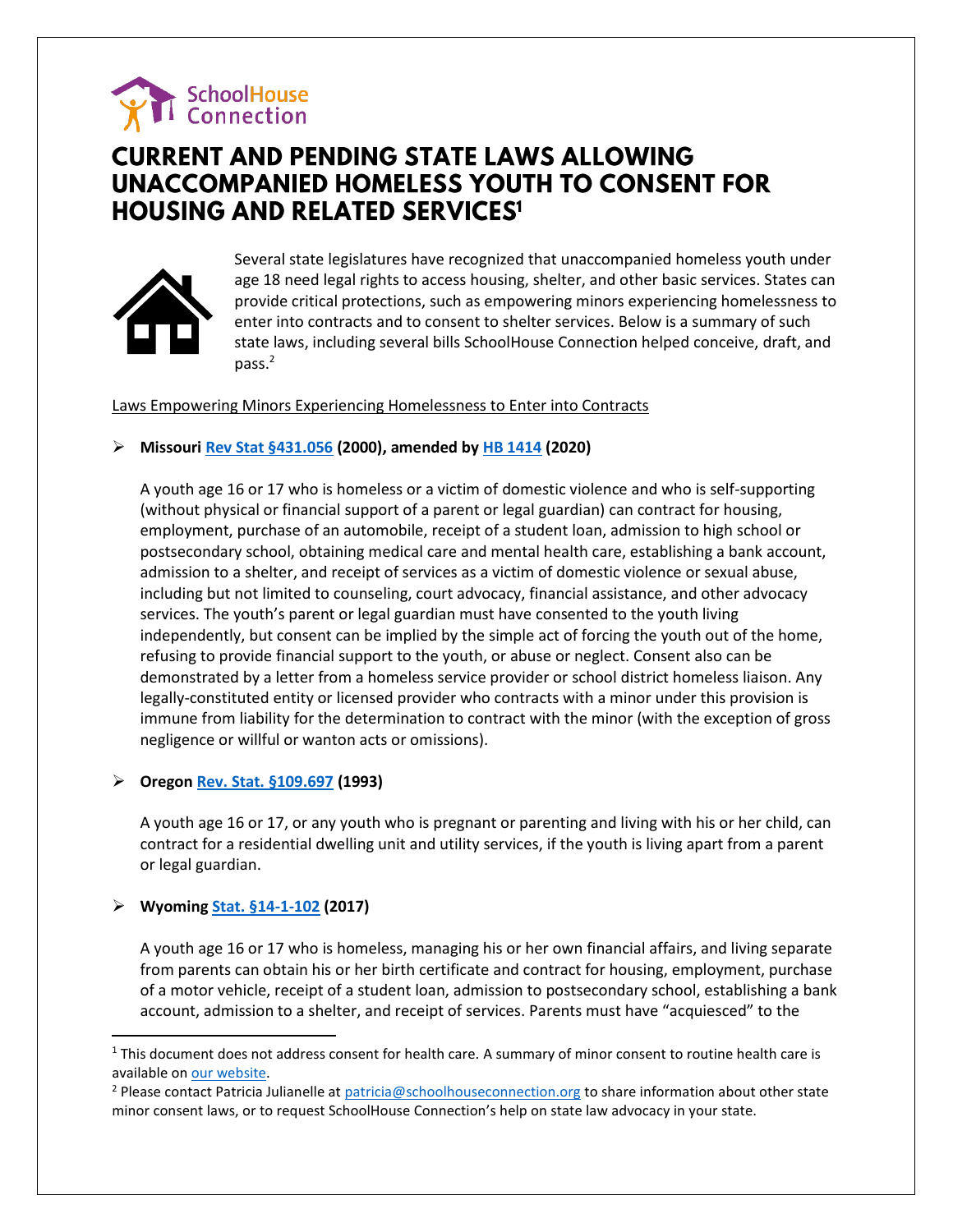youth living independently, and the youth must provide an affidavit stating his or her eligibility, signed by the minor and two adults who confirm the minor understands the legal implications of the contract.

#### Laws Empowering Minors Experiencing Homelessness to Consent for Shelter Services

# ➢ **Californi[a Family Code §6924](http://leginfo.legislature.ca.gov/faces/codes_displaySection.xhtml?lawCode=FAM§ionNum=6924.) (1992)**

A youth 12 years old or older may consent to residential shelter services if the youth is mature enough to participate intelligently in the services, and either would present a danger of serious physical or mental harm to self or to others without the services, or is the alleged victim of incest or child abuse.

# ➢ **Colorado Revised Statutes §[§26-5.7-105, 26-5.7-106](http://custom.statenet.com/public/resources.cgi?id=ID:bill:CO2020000S106&ciq=schererhousing&client_md=c0f7e83019a94168f191482813d4d823&mode=current_text) (2020)**

A youth 15 years old or older may consent for shelter and crisis intervention, family reconciliation, and alternative residential services. The service provider must notify a parent, legal guardian, or law enforcement within 24 hours or providing shelter. If the youth refuses to provide parent or guardian contact information, parent or guardian is deceased, or the provider believes notifying a parent or guardian is not in the youth's best interest due to imminent risk of abuse or neglect, the provider must notify child welfare, with 24 hours.

# ➢ **Hawaii [Revised Statutes §346-17.6](https://law.justia.com/codes/hawaii/2012/title-20/chapter-346/section-346-17.6) (2012)**

A youth can consent to emergency shelter and related services if the youth understands the benefits, responsibilities, risks, and limits of the shelter and services, and agrees to adhere to the provider's rules and cooperate and participate in the services recommended by the provider, if: 1) The provider has not, despite reasonable efforts, been able to contact a parent/guardian; 2) The provider has made contact with a parent/guardian, the parent/guardian has refused to consent, and the provider reasonably believes that the youth would incur or be threatened harm if the youth returned home; **OR** 3) The youth has refused to provide contact information for a parent/guardian, and the provider reasonably believes that the minor would incur or be threatened harm if the youth returned home.

# ➢ **Indian[a Code 31-36-3-2](https://iga.in.gov/legislative/laws/2017/ic/titles/031#31-36-3) (2009)**

A shelter or program that provides shelter, or services or items related to providing shelter, may provide shelter, services, and items to homeless or low-income children without the notification, consent, or permission of the child's parent, guardian, or custodian.

# ➢ **Marylan[d SB 207](https://legiscan.com/MD/bill/SB207/2020) (2020)**

An unaccompanied minor (minor who is not in the physical custody of a parent or legal guardian and who is homeless or at significant danger of experiencing homelessness in the near future) in need of shelter may consent to shelter and supportive services for herself/himself and her/his child (if applicable), if the service provider reasonably believes that: